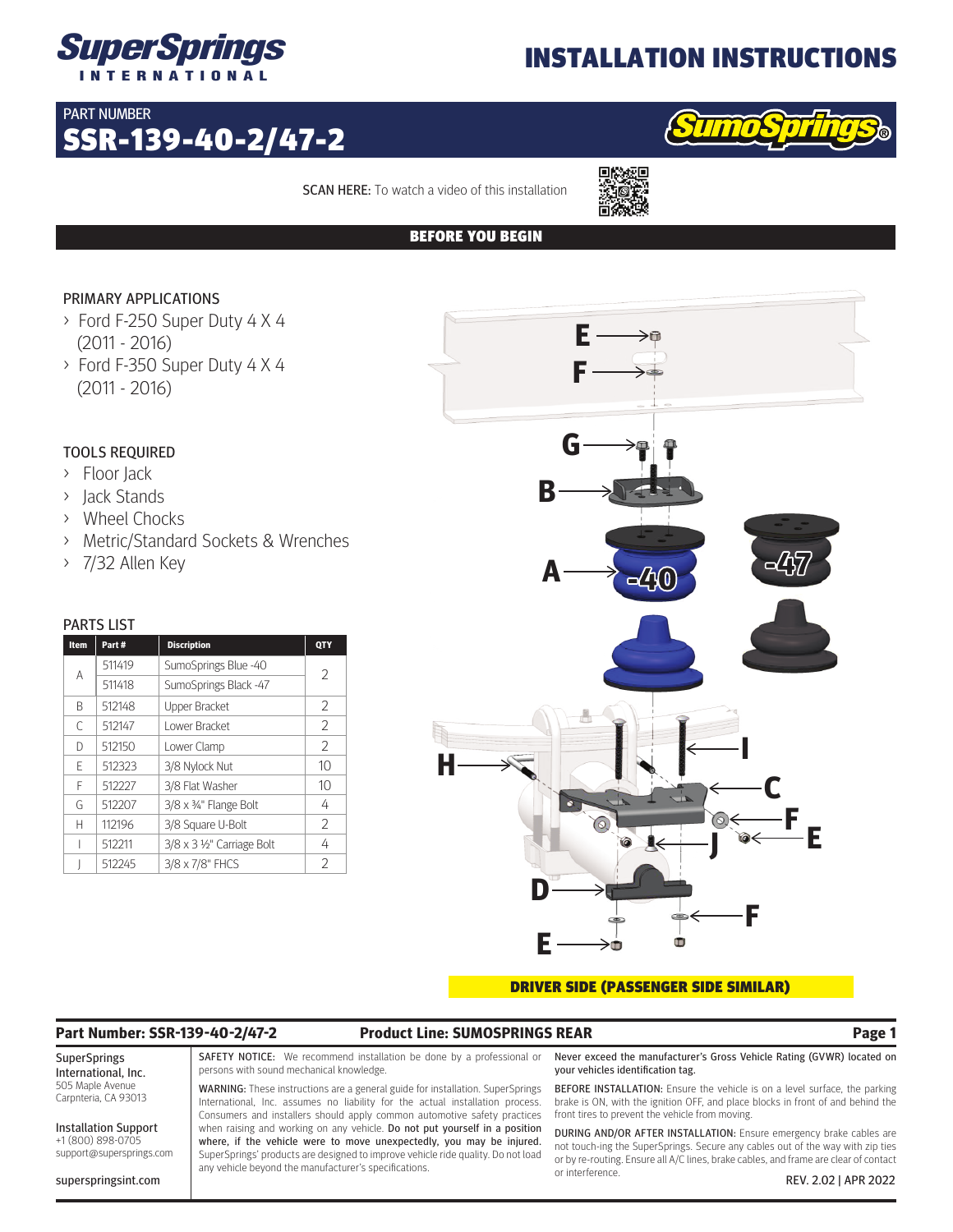

## INSTALLATION INSTRUCTIONS

## PART NUMBER SSR-139-40-2/47-2



**IMPORTANT NOTICE:** Your part may have been loosely preassembled to show the final product as it will be once installed on your vehicle. Please disassemble the product before proceeding to the installation.

## INSTALLATION

1. Park vehicle on level hard surface. Place wheel chocks in front and behind the front wheels to prevent rolling. Observe all safety precautions and wear safety glasses.

2. Raise the rear of the vehicle allowing the axle to hang free and rest the frame on the safety jack stands rated for the weight of the vehicle. Removal of the rear wheels is optional.

3. Starting on the driver side un-bolt and remove the factory jounce bumper from the underside of the frame.

4. Attach Upper Bracket [ITEM B] to the top of the SumoSpring [ITEM A] using two 3/8 x 34" Flange Bolts [ITEM G]. Place a drop of the blue locktite on the threads of each bolt and torque to 30 ft. lbs. Be sure to use the set of holes in the bracket that locate the SumoSpring further inboard.

5. Attach the SumoSpring with Upper Bracket to the bottom of the frame. Ensure proper orientation with SumoSpring offset inboard (away from the wheel). Insert mounting stud of upper bracket into the hole in the frame where the factory bump stop was removed. Fasten securely using one 3/8 Flat Washer [ITEM F] and one 3/8 Nyloc Nut [ITEM E].

6. Place two 3/8 x 3 ½" Carriage Bolts [ITEM I] in the recessed holes of the Lower Bracket [ITEM C].

7. Attach Lower Bracket [ITEM C] to bottom half of SumoSpring [ITEM A] using one 3/8 x 7/8" FHCS [ITEM J]. Place a drop of the blue locktite on the threads and torque to 30 ft. lbs.

8. Place the Lower Bracket and bottom half of SumoSpring on top of the bump stop contact perch above the axle.

9. Place the Square U-Bolt [ITEM H] around the factory u-bolts as shown and attach to the tabs on the lower bracket using the 3/8 Nyloc Nuts [ITEM E] and 3/8 Flat Washers [ITEM F]. Tighten the nuts snugly, but do not over tighten or the bracket could be damaged.

10. Place the Lower Clamp [ITEM D] onto the ends of the carriage bolts [ITEM I] with the bumps facing up so that they fit up into the bottom of the bump stop contact perch.

11. Secure in place using the 3/8 Nyloc Nuts [ITEM F] and 3/8 Flat Washers [ITEM F]. Tighten the nuts snugly, but do not over tighten or the bracket could be damaged.

superspringsint.com

### **Part Number: SSR-139-40-2/47-2 Product Line: SUMOSPRINGS REAR Page 2**

**SuperSprings** International, Inc. 505 Maple Avenue Carpnteria, CA 93013 Installation Support +1 (800) 898-0705 support@supersprings.com SAFETY NOTICE: We recommend installation be done by a professional or persons with sound mechanical knowledge. WARNING: These instructions are a general guide for installation. SuperSprings International, Inc. assumes no liability for the actual installation process. Consumers and installers should apply common automotive safety practices when raising and working on any vehicle. Do not put yourself in a position where, if the vehicle were to move unexpectedly, you may be injured. SuperSprings' products are designed to improve vehicle ride quality. Do not load any vehicle beyond the manufacturer's specifications. Never exceed the manufacturer's Gross Vehicle Rating (GVWR) located on your vehicles identification tag. BEFORE INSTALLATION: Ensure the vehicle is on a level surface, the parking brake is ON, with the ignition OFF, and place blocks in front of and behind the front tires to prevent the vehicle from moving. DURING AND/OR AFTER INSTALLATION: Ensure emergency brake cables are not touch-ing the SuperSprings. Secure any cables out of the way with zip ties or by re-routing. Ensure all A/C lines, brake cables, and frame are clear of contact

or interference. REV. 2.02 | APR 2022